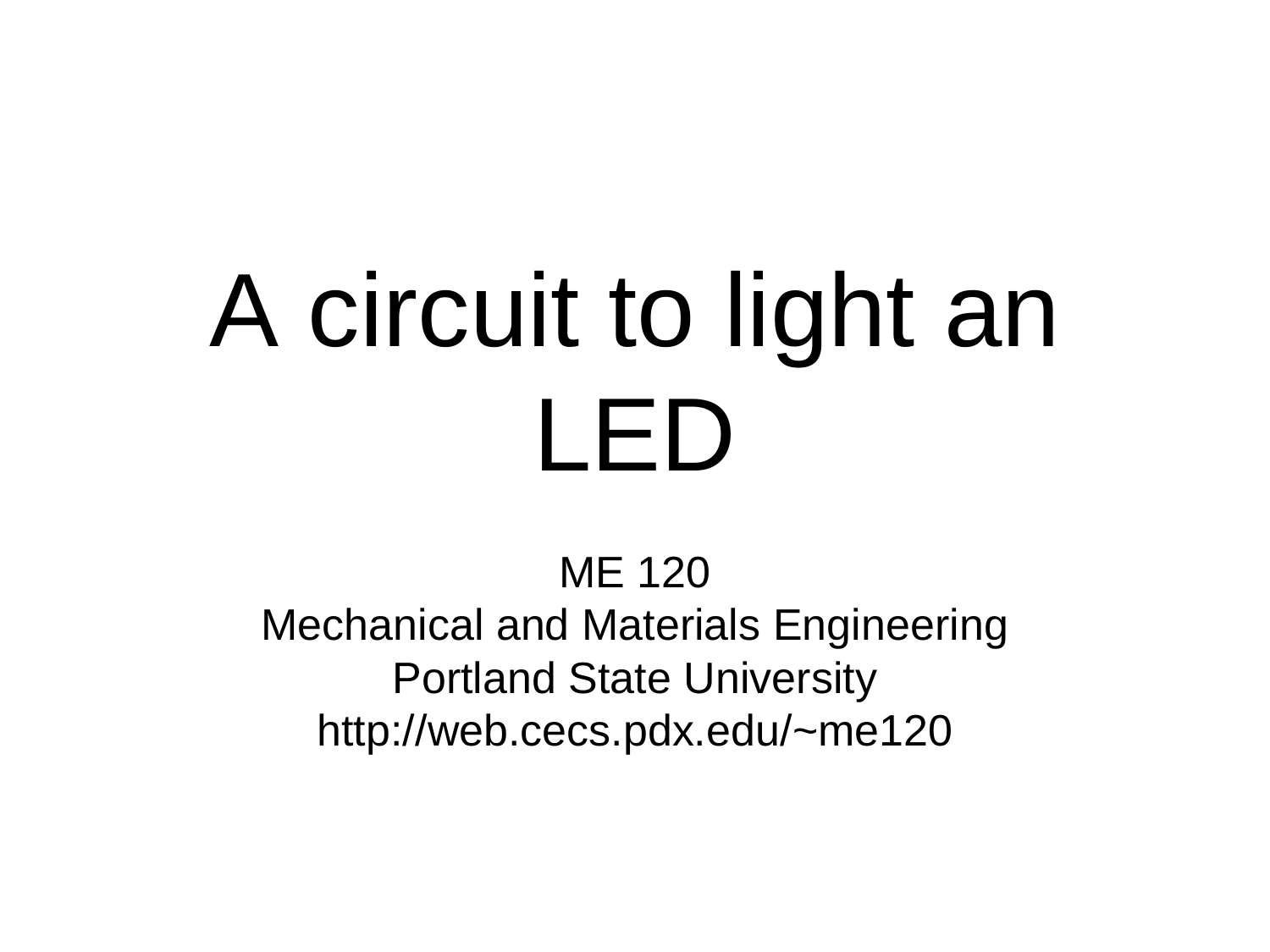## LED circuit: Two equivalent pictures

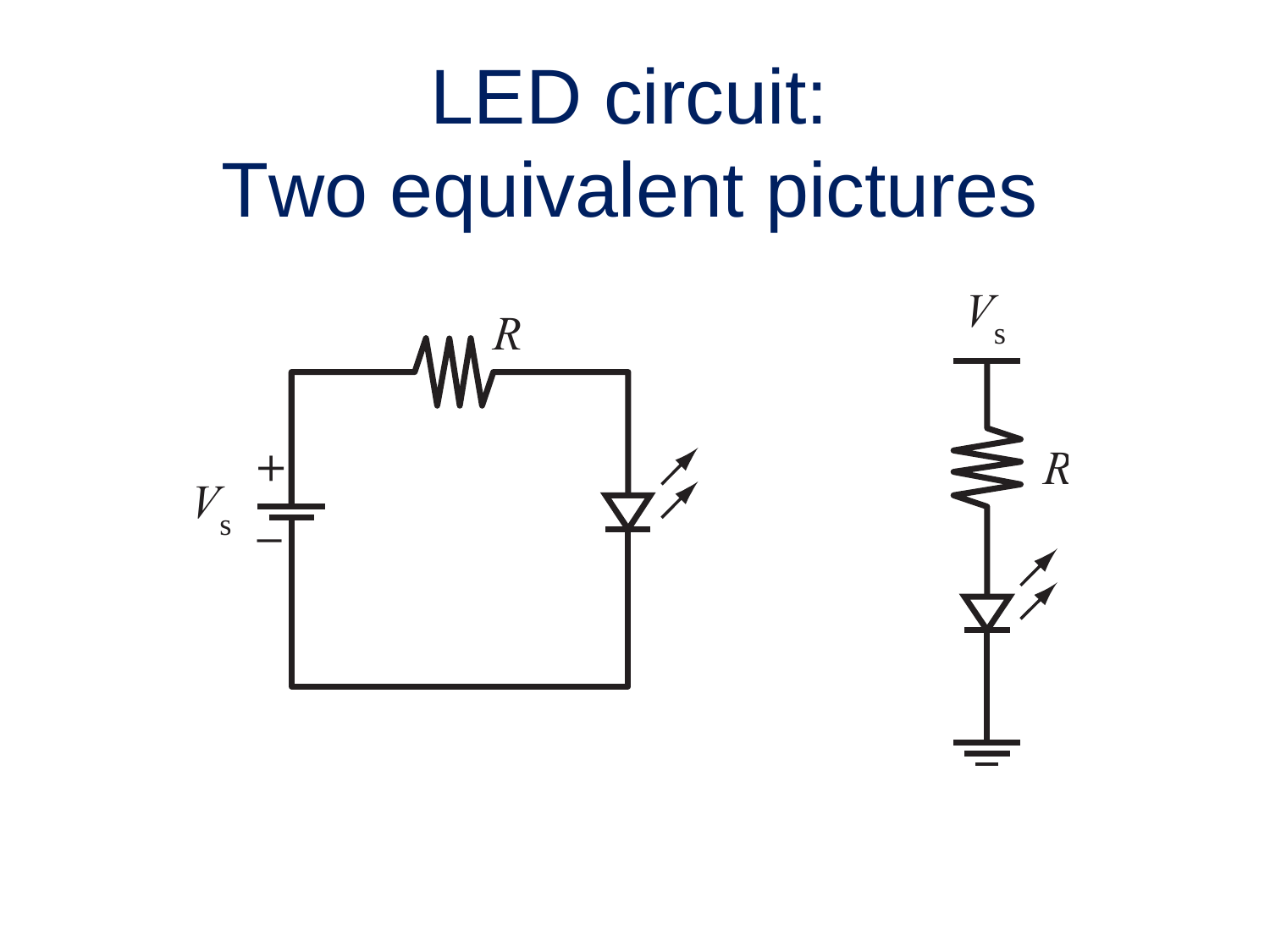## Building an LED Circuit

#### *Supplies:*

- *2 two jumper wires*
- *Arduino*

• *LED*

- *Breadboard*
- 
- 330Ω *and* 10kΩ *resistors USB cable (from your computer)*

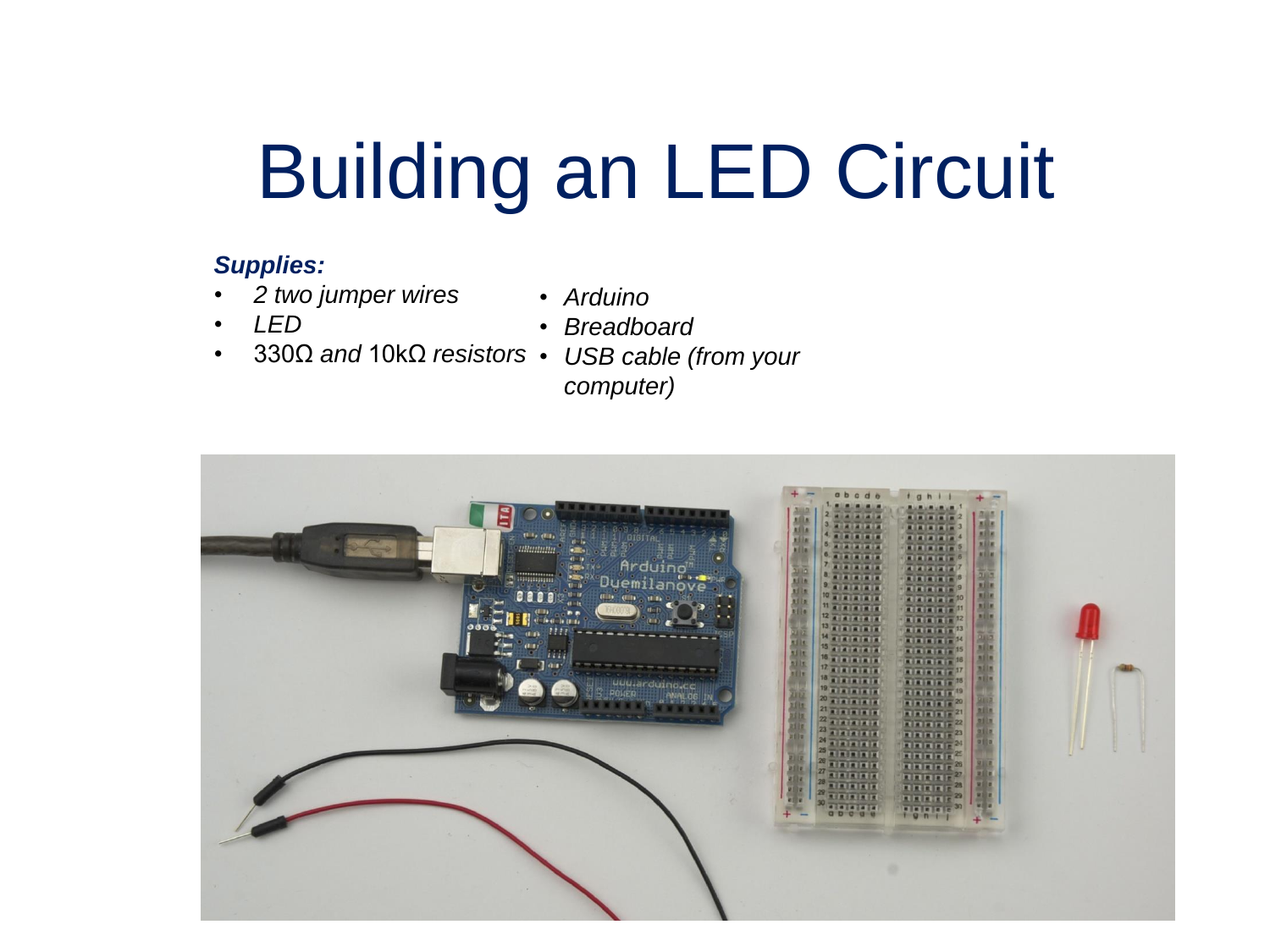### LEDs

#### LED = Light Emitting Diode



*Diagram from Wikipedia description of an LED*

Electricity can only flow one way through an LED (or any diode). The flat spot on the LED must be connected to ground (GND).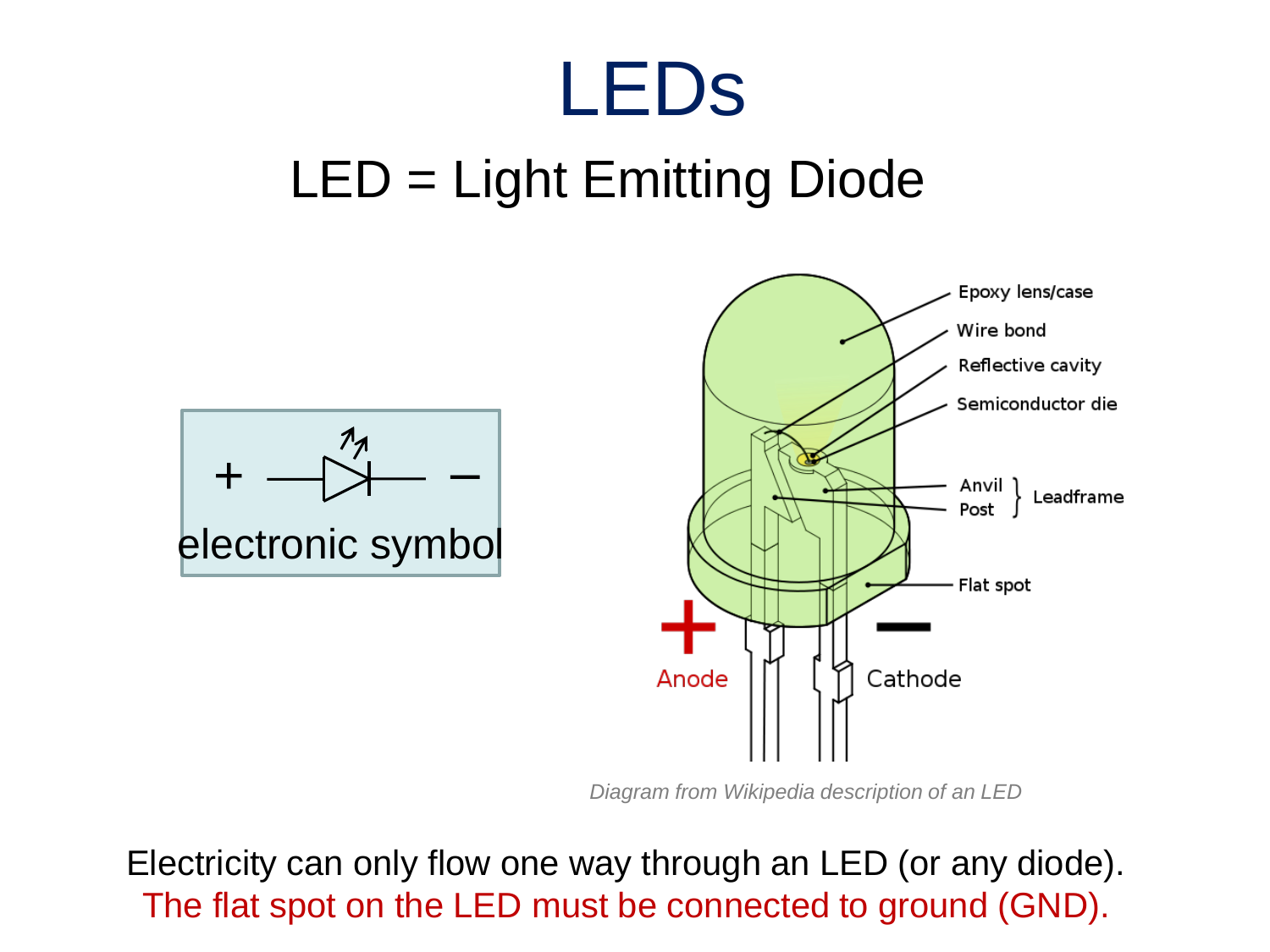### Building an always-on LED Circuit



#### Short leg of LED connects to ground wire

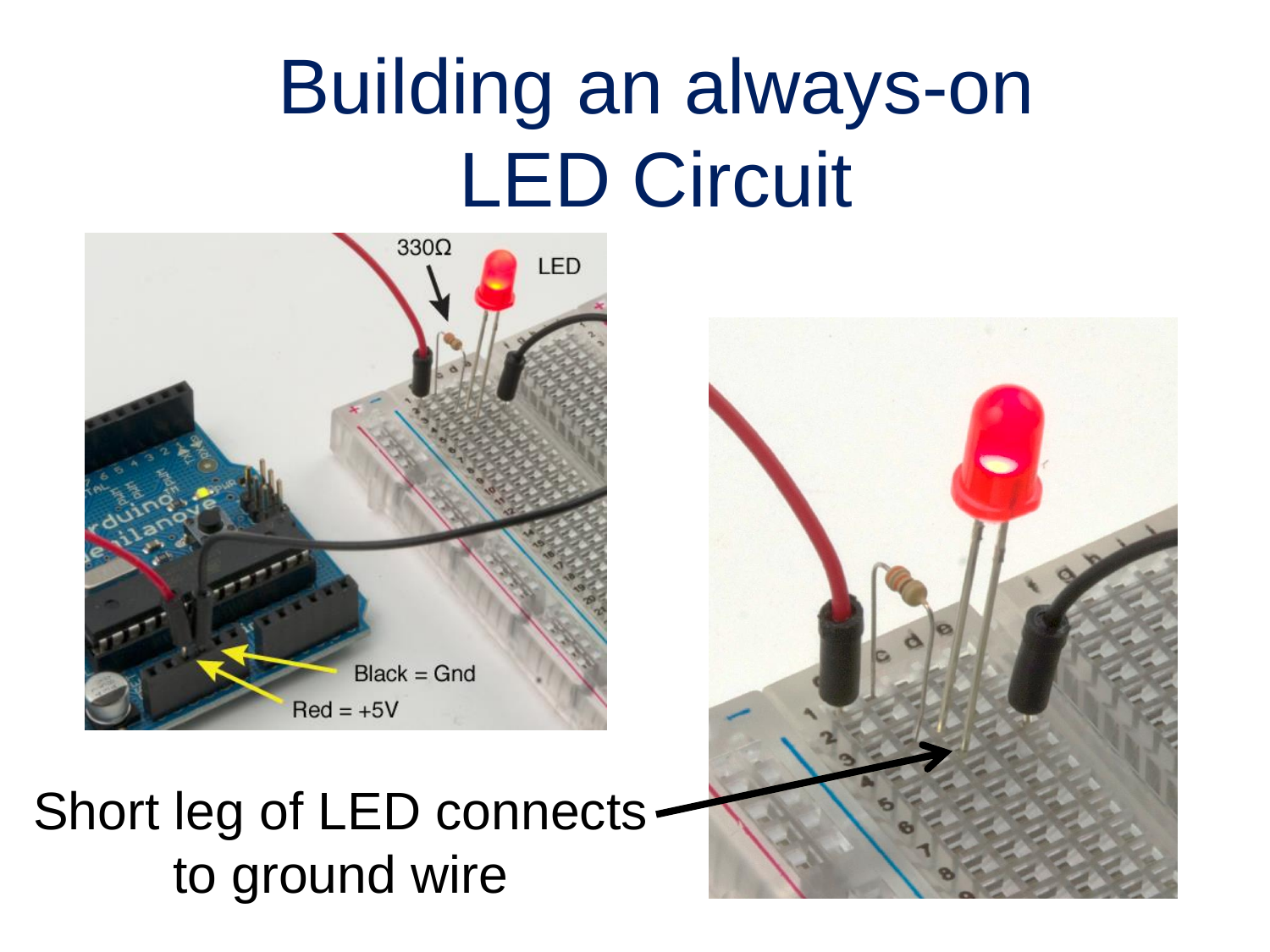### Breadboard LED circuit



5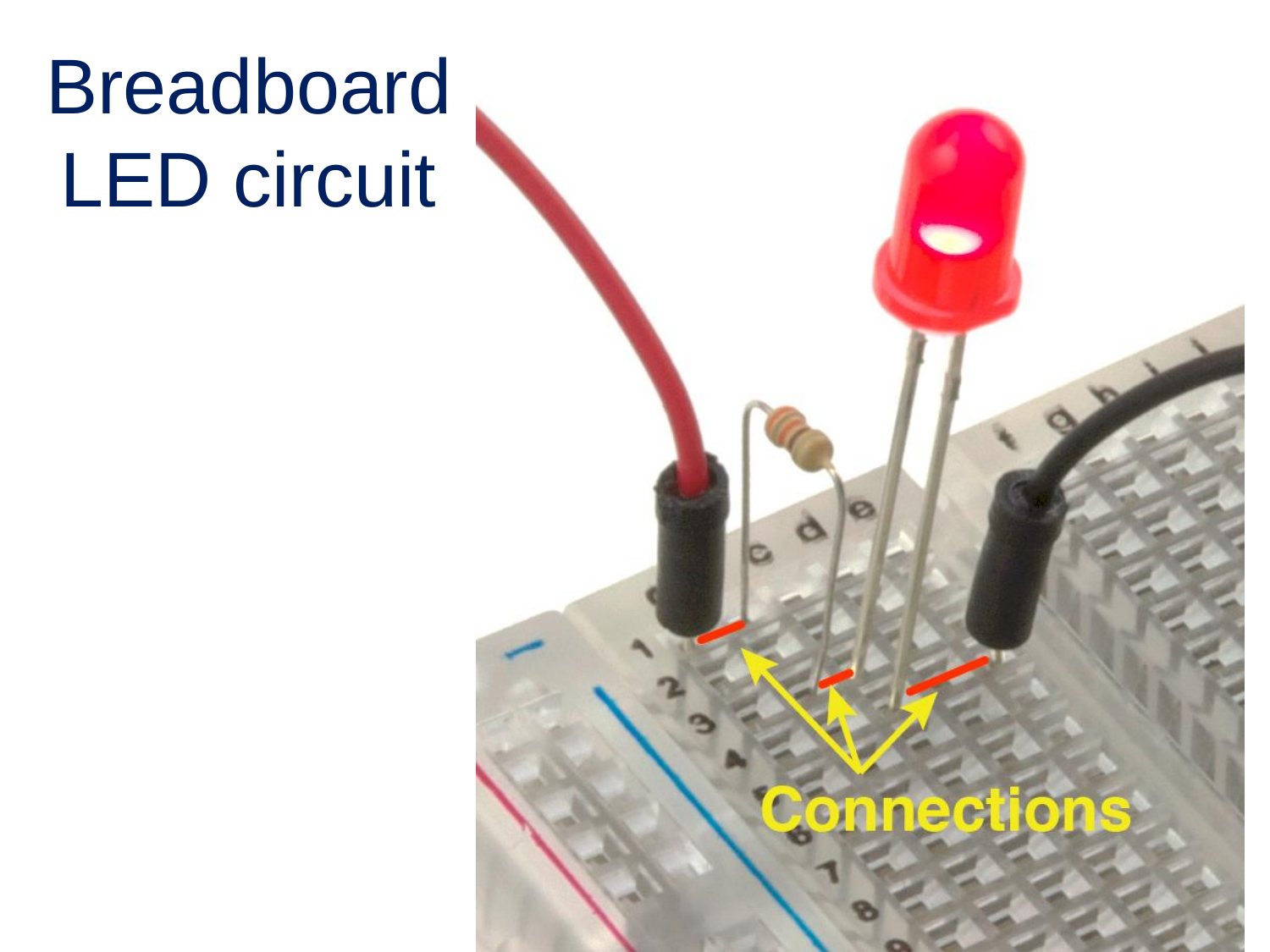### The Circuit

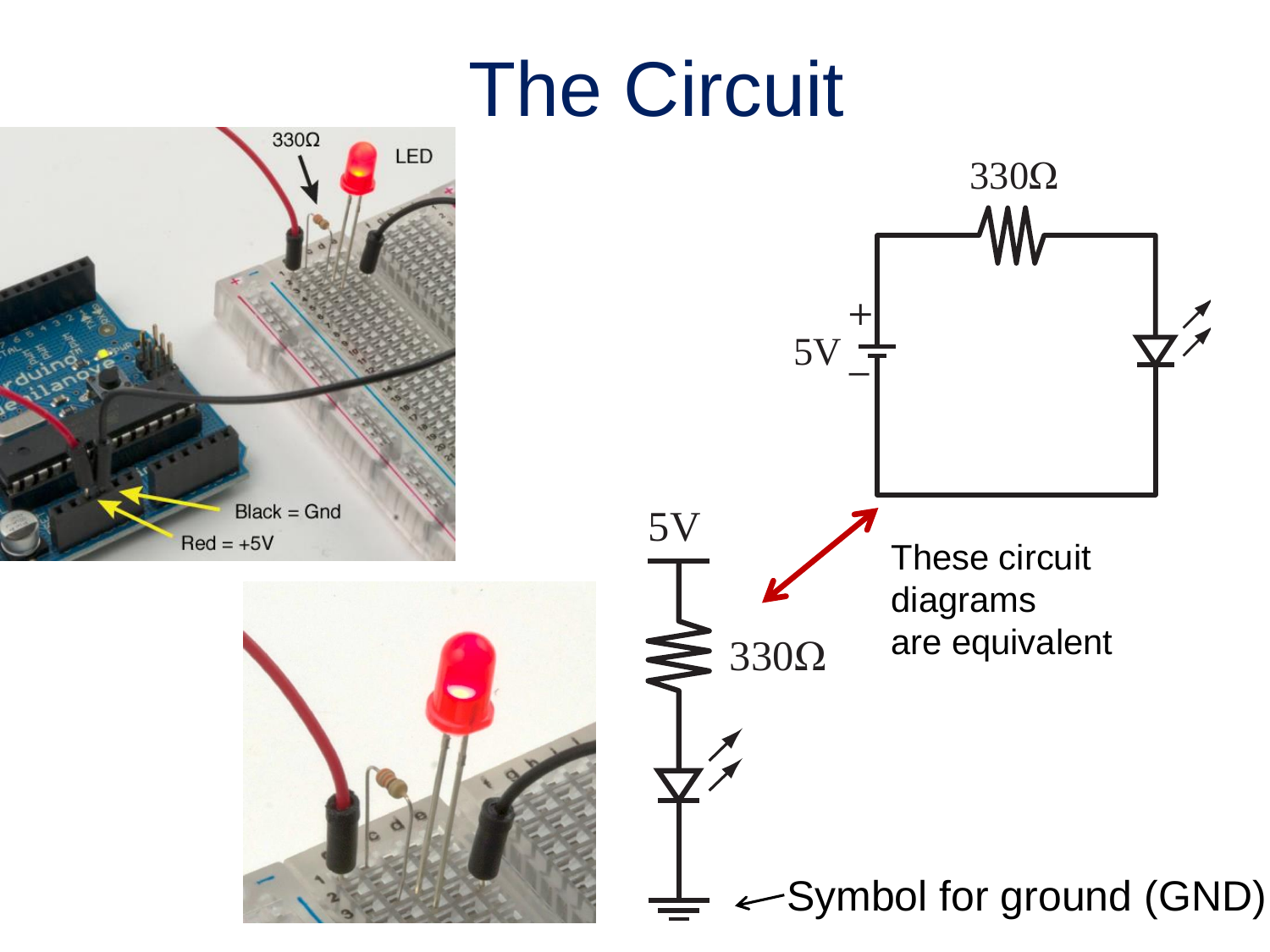$\mathsf{Replace}$  the 330 $\Omega$  Resistor with the  $10k\Omega$  Resistor

What happens and Why??

**ANSWER:** The smaller resistor  $(330\Omega)$  provides less resistance to current than the larger resistor (10k $\Omega$ ). For the same applied voltage, increasing the resistance decreases the current.

Therefore, replacing the 330 $\Omega$  resistor with the 10k $\Omega$ resistor reduces the current and causes the LED to glow less brightly.

**What would happen if you forgot to put in a resistor?** You would probably burn up your LED.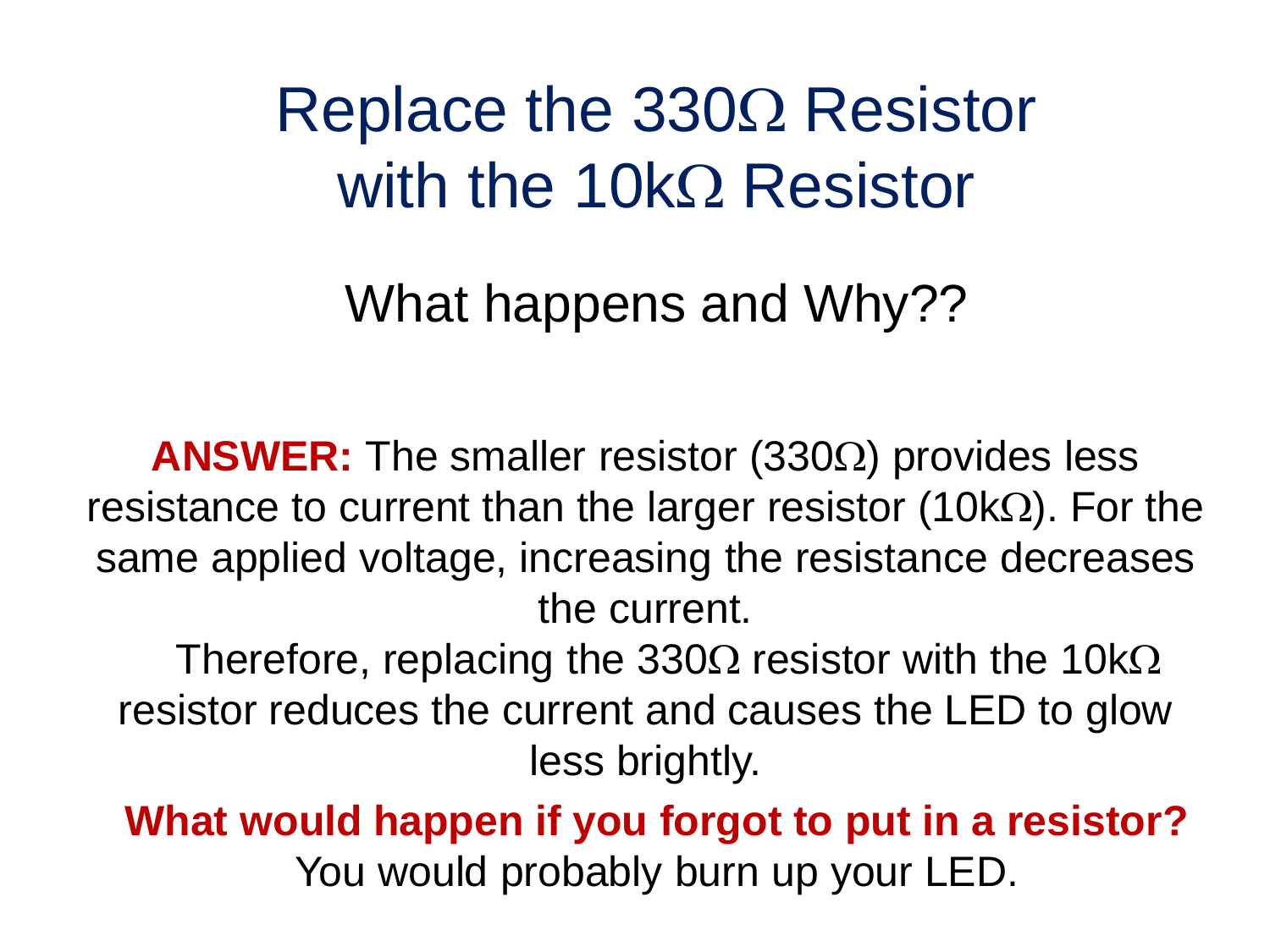# Arduino program to blink an LED

Build the circuit on the breadboard A slight modification to always-on LED circuit Write your first Arduino program Use the digital (on/off) output to turn LED on and off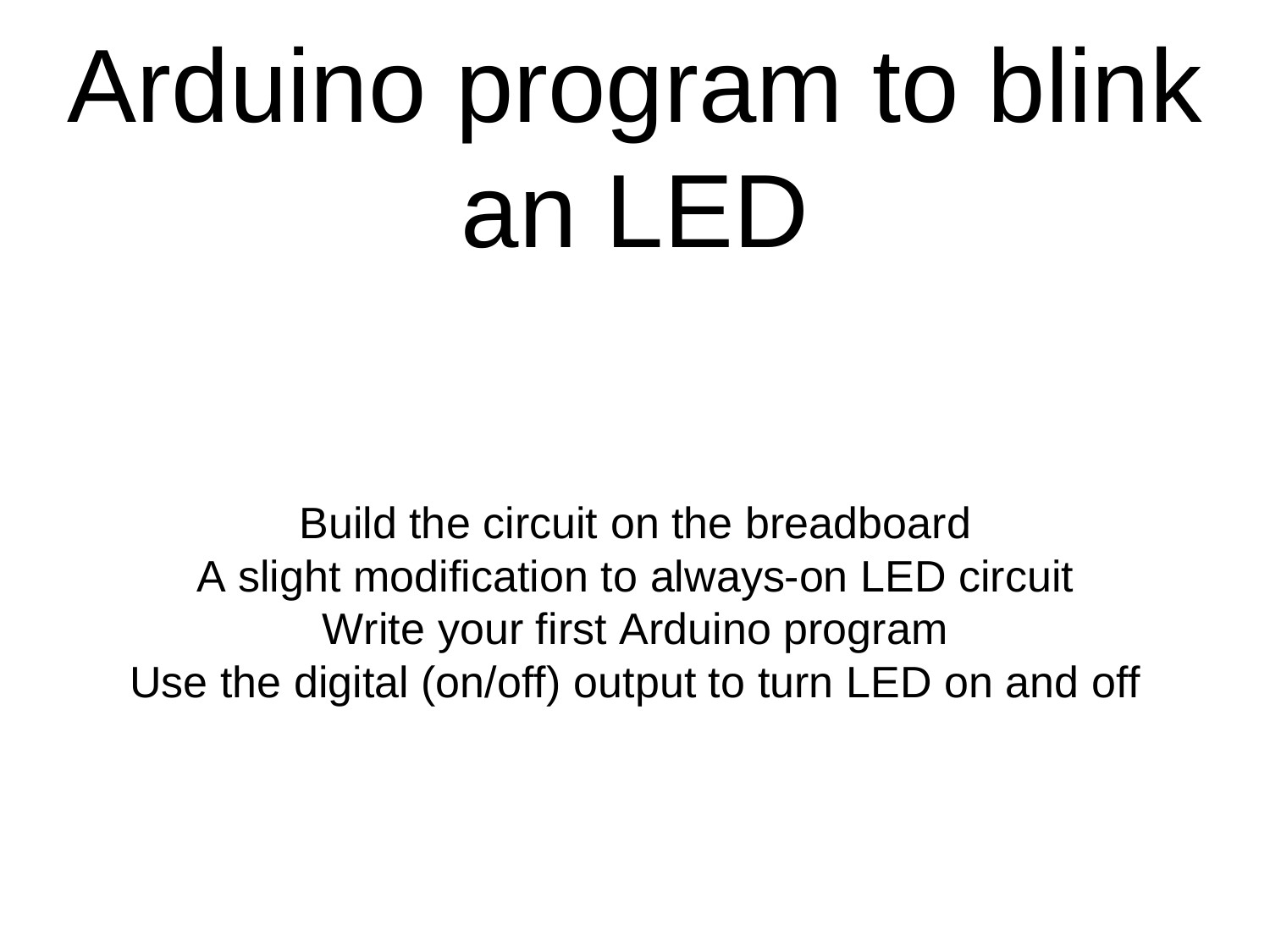#### Connect the Power Wire to Pin 2 *(Use P2 as a digital output)*

}

}



#### **Enter and run the following program:**

void setup() { // initialize pin as an output: pinMode(2, OUTPUT);

void loop() { // turn the LED on digitalWrite(2, HIGH);  $\frac{1}{2}$  wait 1 second = 1000 ms delay(1000); // turn the LED off digitalWrite(2, LOW); // wait for 500 ms delay(500);